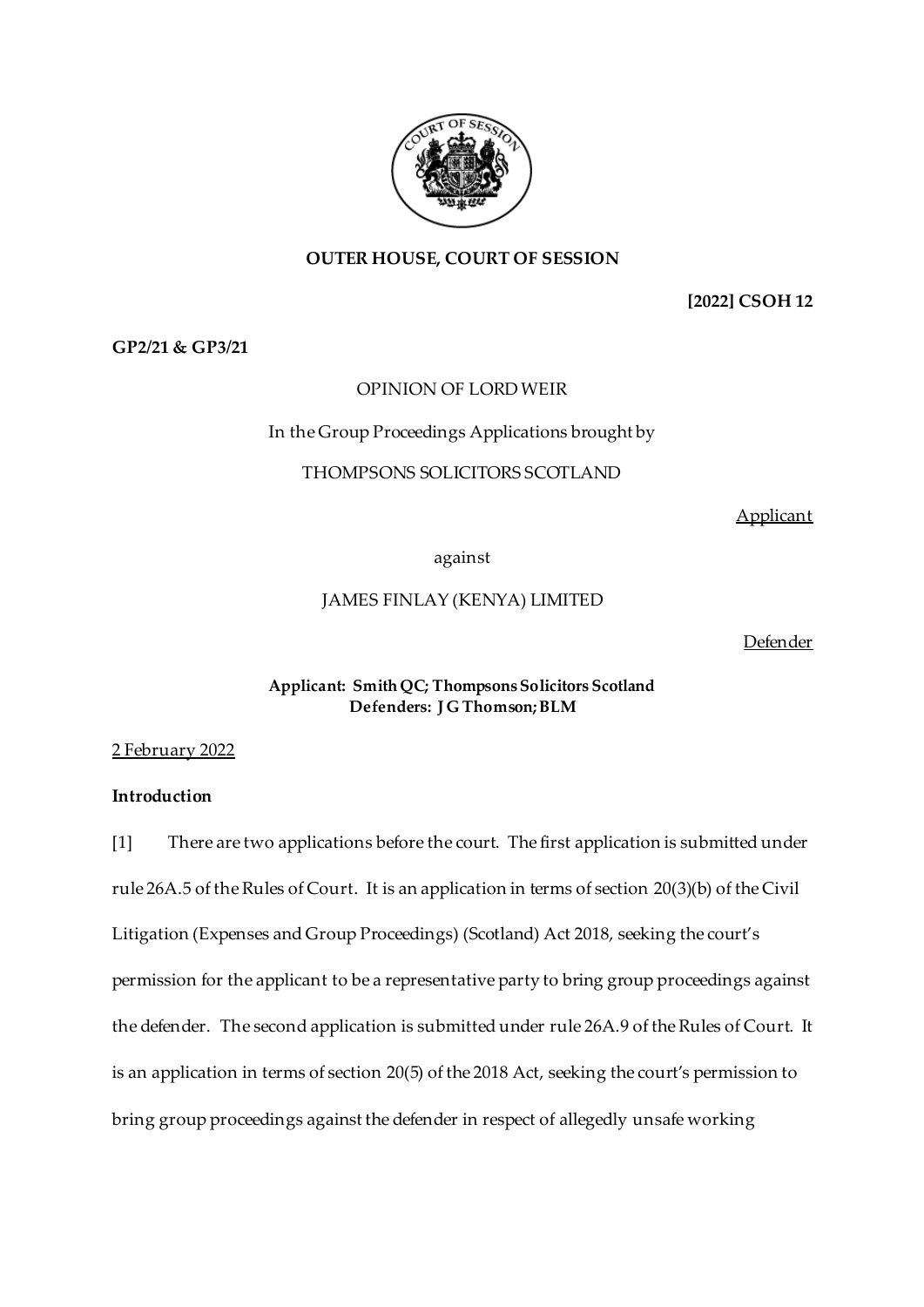practices, conditions and systems of work at Kenyan tea plantations which are said to have given rise to musculoskeletal injuries amongst current and former employees.

#### **Procedural background**

[2] On 7 October 2021 I pronounced interlocutors granting warrant for service of both applications, appointing advertisement of the applications and appointing the defender to lodge answers within a period of 21 days. Answers having been lodged, and there being opposition at least to the application for authority to bring group proceedings, I appointed a hearing in both applications, and heard argument on 22 December 2021. Having done so, I invited further representations to be submitted on behalf of the applicant on the matter of whether, as agent instructed on behalf of many of the prospective pursuers, it was appropriate that they should be putting themselves forward for appointment as a representative party. I should observe that the defender did not advance any opposition to the authorisation of the applicant as a representative party.

#### **Legal framework**

[3] Both applications are made under chapter 26A of the Rules of Court. The rules contained in chapter 26A were made following the enactment of the Civil Litigation (Expenses and Group Proceedings) (Scotland) Act 2018 ("the 2018 Act"). So far as relevant to these applications, section 20 of the 2018 Act provides as follows:

#### "**20 Group proceedings**

- (1) There is to be a form of procedure in the Court of Session known as 'group procedure', and proceedings subject to that procedure are to be known as 'group proceedings'.
- (2) A person (a 'representative party') may bring group proceedings on behalf of two or more persons (a 'group') each of whom has a separate claim which may be the subject of civil proceedings.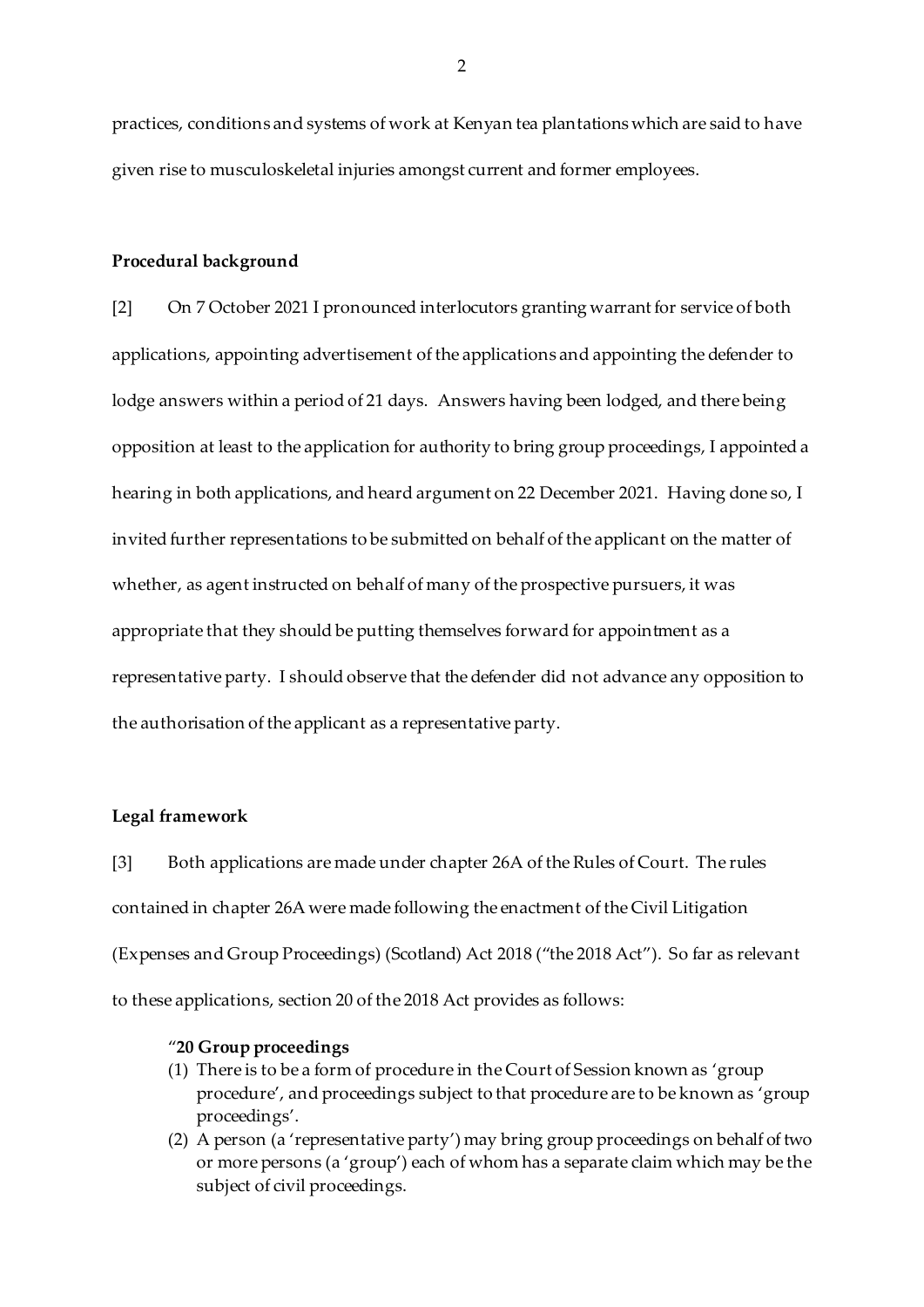- (3) A person may be a representative party in group proceedings—
	- (a) whether or not the person is a member of the group on whose behalf the proceedings are brought,
	- (b) only if so authorised by the Court.
- (4) There is to be no more than one representative party in group proceedings.
- (5) Group proceedings may be brought only with the permission of the Court.
- (6) The Court may give permission—
	- (a) only if it considers that all of the claims made in the proceedings raise issues (whether of fact or law) which are the same as, or similar or related to, each other,
	- (b) only if it is satisfied that the representative party has made all reasonable efforts to identify and notify all potential members of the group about the proceedings, and
	- (c) in accordance with provision made in an Act of Sederunt under section 21(1)…"
- [4] Part 2 of chapter 26A is concerned with applications to be a representative party to

bring group proceedings.

[5] Rule 26A.7 is in the following terms:

"26A.7.  $-$  (1) An applicant may be authorised under section 20(3)(b) of [the 2018 Act] to be a representative party in group proceedings only where the applicant has satisfied the Lord Ordinary that the applicant is a suitable person who can act in that capacity should authorisation be given.

- (2) The matters which are to be considered by the Lord Ordinary when deciding whether or not an applicant is a suitable person under paragraph (1) include –
	- (a) the special abilities and relevant expertise of the applicant;
	- (b) the applicant's own interest in the proceedings;
	- (c) whether there would be any potential benefit to the applicant, financial or otherwise, should the application be authorised;
	- (d) confirmation that the applicant is independent from the defender;
	- (e) demonstration that the applicant would act fairly and adequately in the interests of the group members as a whole, and that the applicant's own interests do not conflict with those of the group whom the applicant seeks to represent; and
	- (f) the demonstration of sufficient competence by the applicant to litigate the claims properly, including financial resources to meet any expenses awards…"

[6] Part 3 of chapter 26A is concerned with applications for permission to bring group

proceedings. Rule 26A.11 envisages that, where answers are lodged to an application, a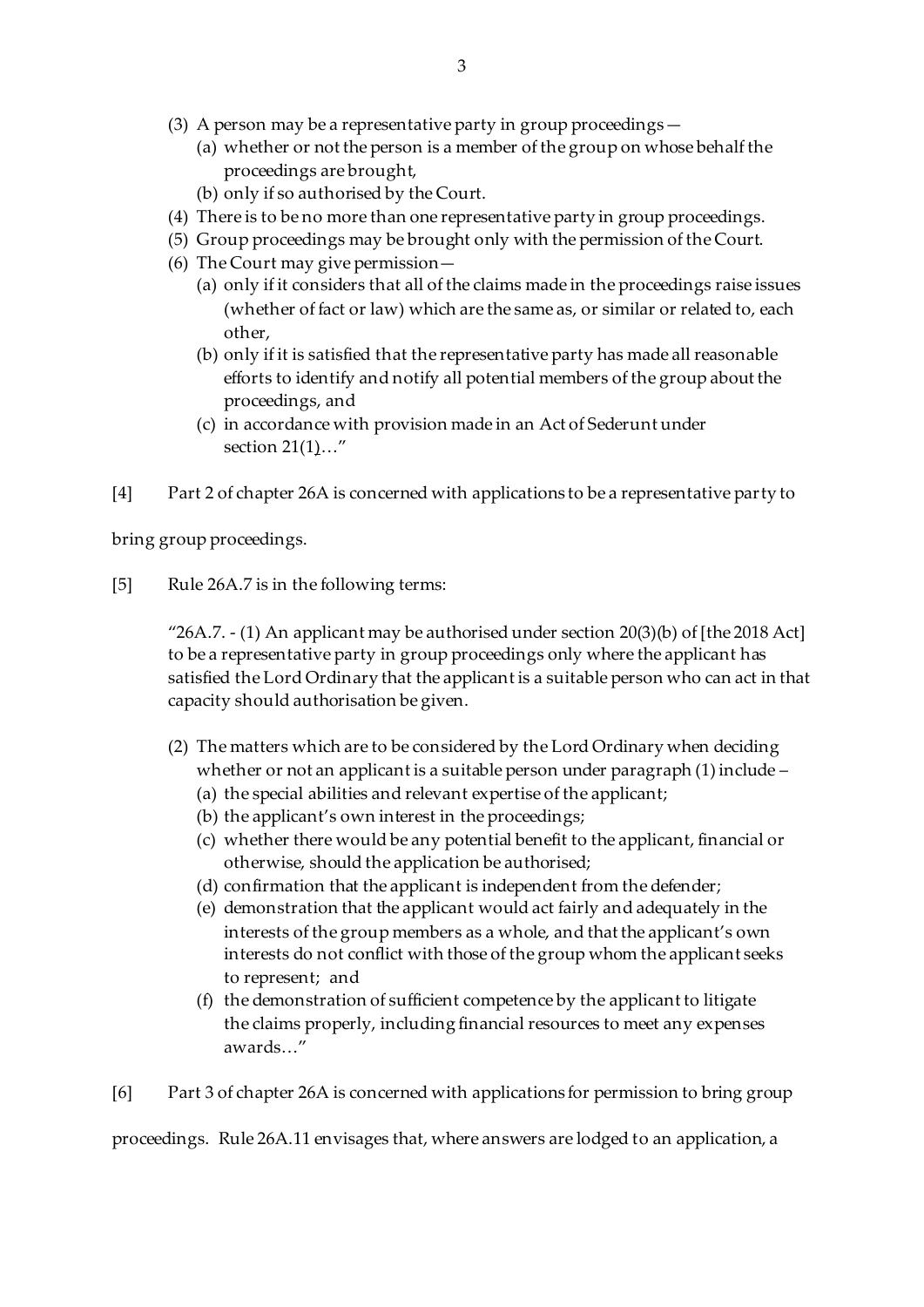hearing will be fixed to determine the question of permission. In that respect, rule 26A.11(5)

provides as follows:

- "(5) The circumstances in which permission to bring proceedings to which this Chapter applies may be refused by the Lord Ordinary are as follows –
	- (a) the criteria set out in section  $20(6)(a)$  or (b) (or both (a) and (b)) of [the 2018 Act] have not been met;
	- (b) it has not been demonstrated that there is a prima facie case;
	- (c) it has not been demonstrated that it is a more efficient administration of justice for the claims to be brought as group proceedings rather than by separate individual proceedings;
	- (d) it has not been demonstrated that the proposed proceedings have any real prospects of success."

#### **The hearing on 22 December 2021**

[7] Senior counsel addressed both the suitability of the applicant to be a representative party and the question whether permission should be granted for group proceedings to be brought.

[8] On the first matter, it was submitted that the court could be satisfied, by reference to the list of considerations in rule 26A.7, that permission should be granted. The applicant was a long-established firm which handled almost exclusively pursuers' personal injury litigation. It had already acquired experience in group litigation. To the extent that there might be any concern around its own interest in the prospective group proceedings as agent for the pursuers the applicant was bound by professional rules relating to conflicts of interest and client management, and had its own professional responsibilities to the court. There ought not to be any concern about the applicant's ability to meet any expenses awards. In circumstances in which qualified one-way costs shifting would now apply there was little likelihood of any such finding of expenses. In any event, as a firm, the applicant had a solid financial base and one which allowed it to absorb unsuccessful cases and any associated awards of expenses against pursuers. The applicant's standing and financial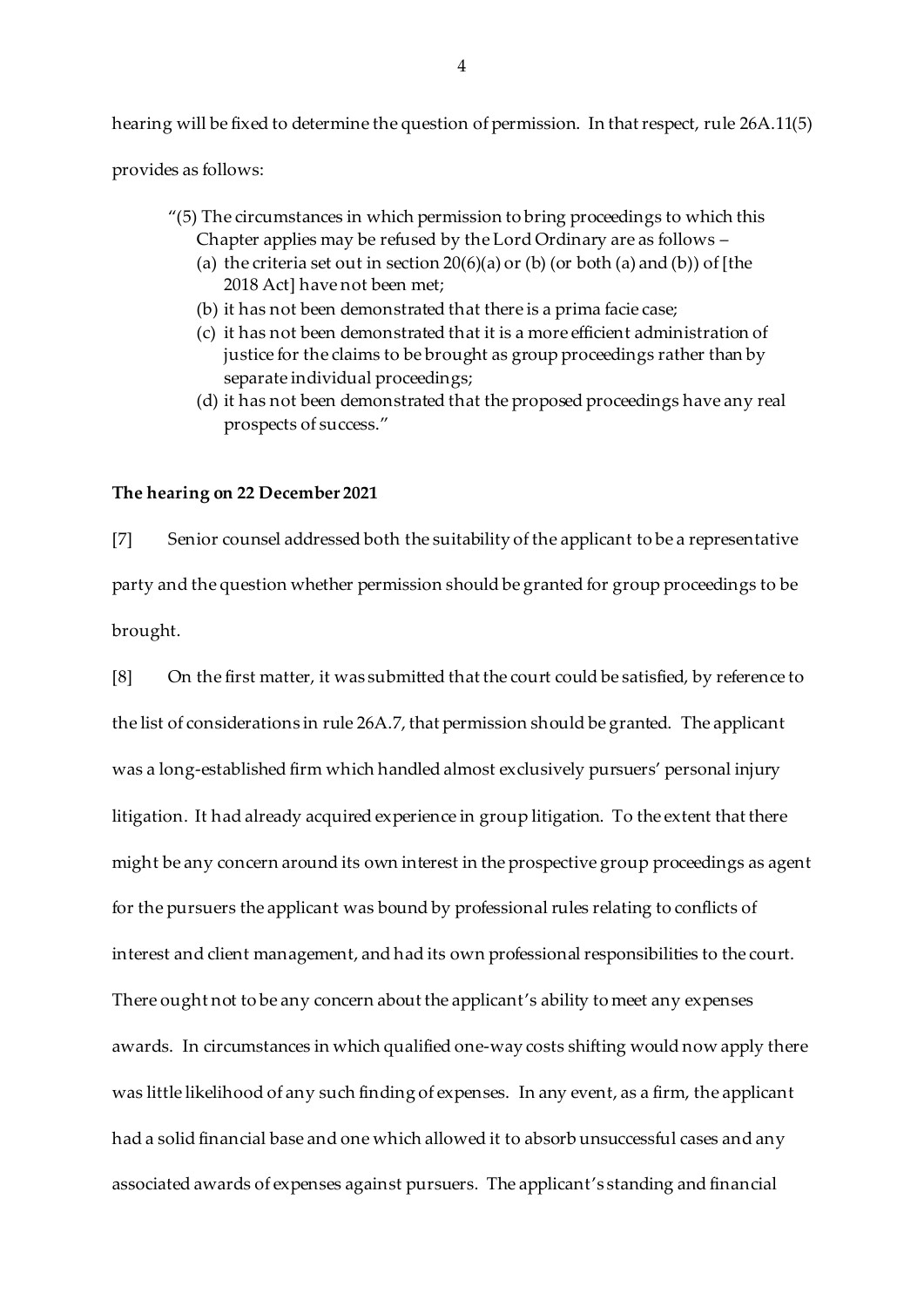resources, and the absence of any conflict of interest with the pursuers to any group proceedings, were addressed in a statement by Mr McGuire, which had been lodged for the assistance of the court.

[9] Turning to the second application the senior counsel submitted that the court should avoid engaging in a disproportionate exercise of micro-examination of the pursuers' claims. The issues for determination in the prospective claims all concerned (i) the existence and content of the defender's duty of care (it being noted, without pleading any Kenyan law, that there was an admission that certain duties were incumbent on the defender), and (ii) whether the employees were exposed to common working practices which created a foreseeable risk of injury. The issues were "the same, similar or related" for the purposes of section 20(6)(a) of the 2018 Act. The applicants had placed material before the court from which it was clear that substantial efforts had been made to identify and notify all potential group members. The test for a *prima facie* case in rule 26A.11(5)(b) was in effect the same as the test for interim interdict (*Toynar* v *Whitbread & Company plc* 1988 SLT 433). It was a low threshold, especially in the context of the defenders' admission that certain duties were incumbent on them. Nor could it be said that there were no reasonable prospects of success. To the extent that *forum non conveniens* was advanced as a ground for refusing permission that should not interfere with progress at this stage. If permission was granted the matter could still be raised as potentially a common issue. Finally, there were a host of practical reasons why it would be better for the administration of justice if the numerous claims were raised as a group rather than individually.

[10] In response, the defender did not submit that the applicant was unsuitable to be authorised as a party representative. Counsel instead submitted that there were circumstances in which permission to bring group proceedings should be refused. The first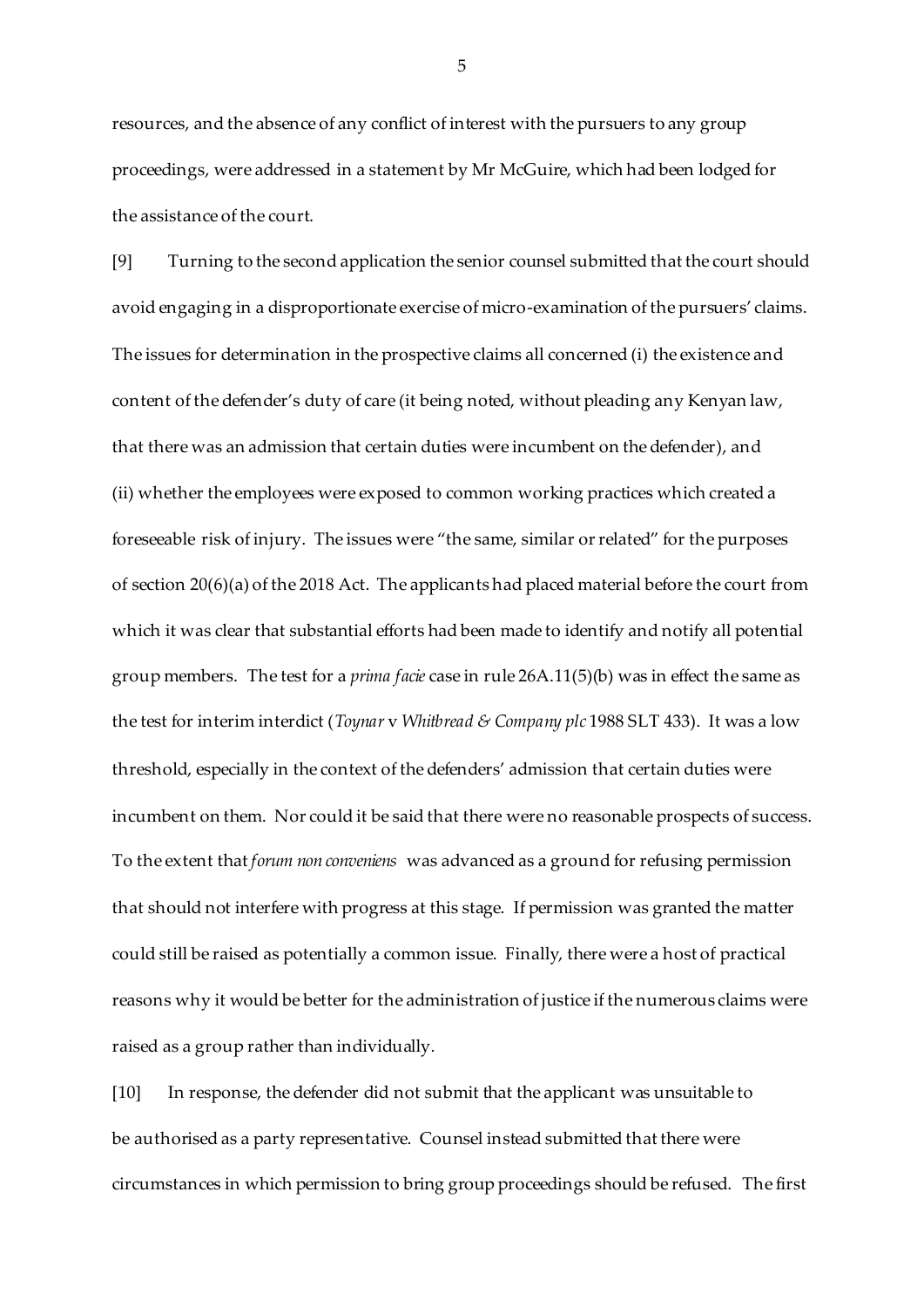consideration was one of limitation, which fell to be determined according to the law of Kenya. Limitation potentially accounted for the overwhelming majority of the claims identified in the Group Register lodged with the summons. A case raised out of time did not have real prospects of success. *Prima facie* case, efficient administration of justice and real prospects of success were linked considerations. If there was no *prima facie* case then there were no real prospects of success, and the administration of justice would be affected by parties' attempts to deal with the difficulty. Quite apart from limitation it could not be said that all of the claimants were engaged in similar work. Counsel illustrated this by distinguishing between employees who may have been engaged in shear plucking and hand plucking. In any event the summons provided little more than a generic description for its underlying factual basis. He queried whether it was in the nature of a repetitive strain case or whether it encompassed claims arising from single events. In the absence of proper focus the court was not in a position to assess whether there were real prospects of success. Finally, counsel acknowledged that the issue of *forum non conveniens* was not one which assisted in addressing the issue of permission at this stage.

[11] In the course of his submissions on behalf of the applicant, the court raised with senior counsel the question whether it was appropriate for the solicitors who were instructed in the case to put themselves forward as the proposed representative party. The issue having potential relevance to a consideration of the question whether the test in rule 26A.7(2) was met, even although the application was not opposed, I invited senior counsel to submit further submissions in writing under reference to any relevant authorities (including within Commonwealth jurisdictions), and continued the hearing for that purpose.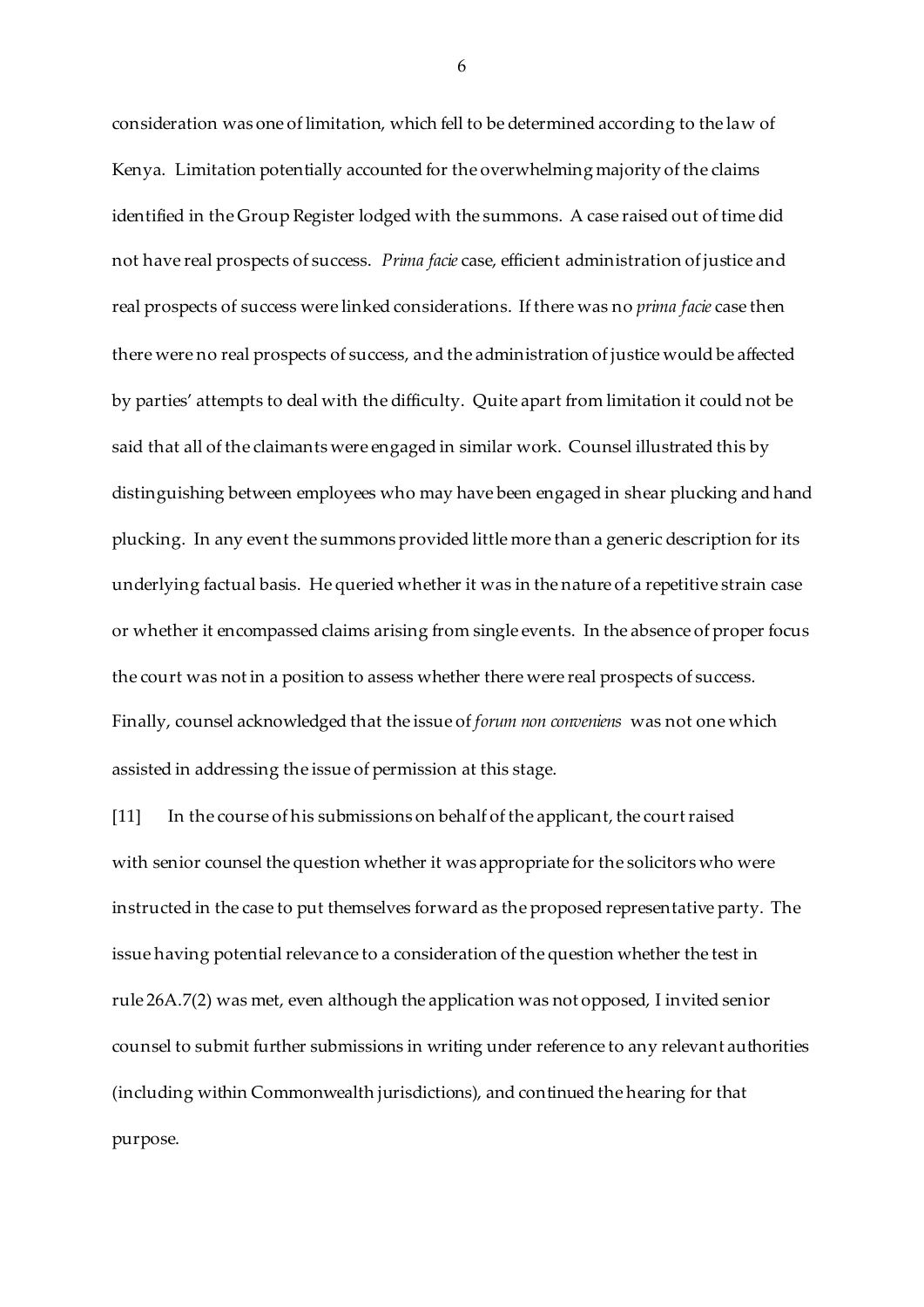[12] I was subsequently furnished with further submissions, helpfully accompanied by (i) a copy of the decision of the Ontario Supreme Court in *Kerr* v *Danier Leather Inc* [2001] OJ No 950; (ii) a letter from a Canadian attorney, Mr Michael J Peerless, of McKenzie Lake Lawyers LLP, Ontario, containing a commentary on the authority just mentioned, and an insightful summary of the position regarding class actions in the other provinces of Canada, and (iii) relevant extracts from the Taylor Review on Expenses and Funding of Civil Litigation in Scotland, and the Scottish Civil Courts Review (2009). To the suggestion that *Kerr* v *Danier Leather Inc* provided authority for the proposition that claimants' solicitors were not permitted to be a representative in a class action, senior counsel relied on the advice received which was to the effect that the decision would not be considered determinative even in Canada, there being different approaches discernible in other cases and in different provinces of Canada. Moreover, there was no discussion in the Taylor report which assisted in resolving the issue. Nothing in the Scottish Civil Courts Review precluded the applicant from acting as a representative party where the conditions for it doing so otherwise existed.

[13] Accordingly, I was invited to grant both applications. If the court was not satisfied on the matter of the representative party application I was invited to continue the hearing further to allow for consideration of an alternative or substitute application.

#### **Analysis and decision**

[14] I will address myself first to the representative party application. It logically precedes the granting of the group proceedings application, not least because the summons in the latter application reflects the applicant's designation as representative party for the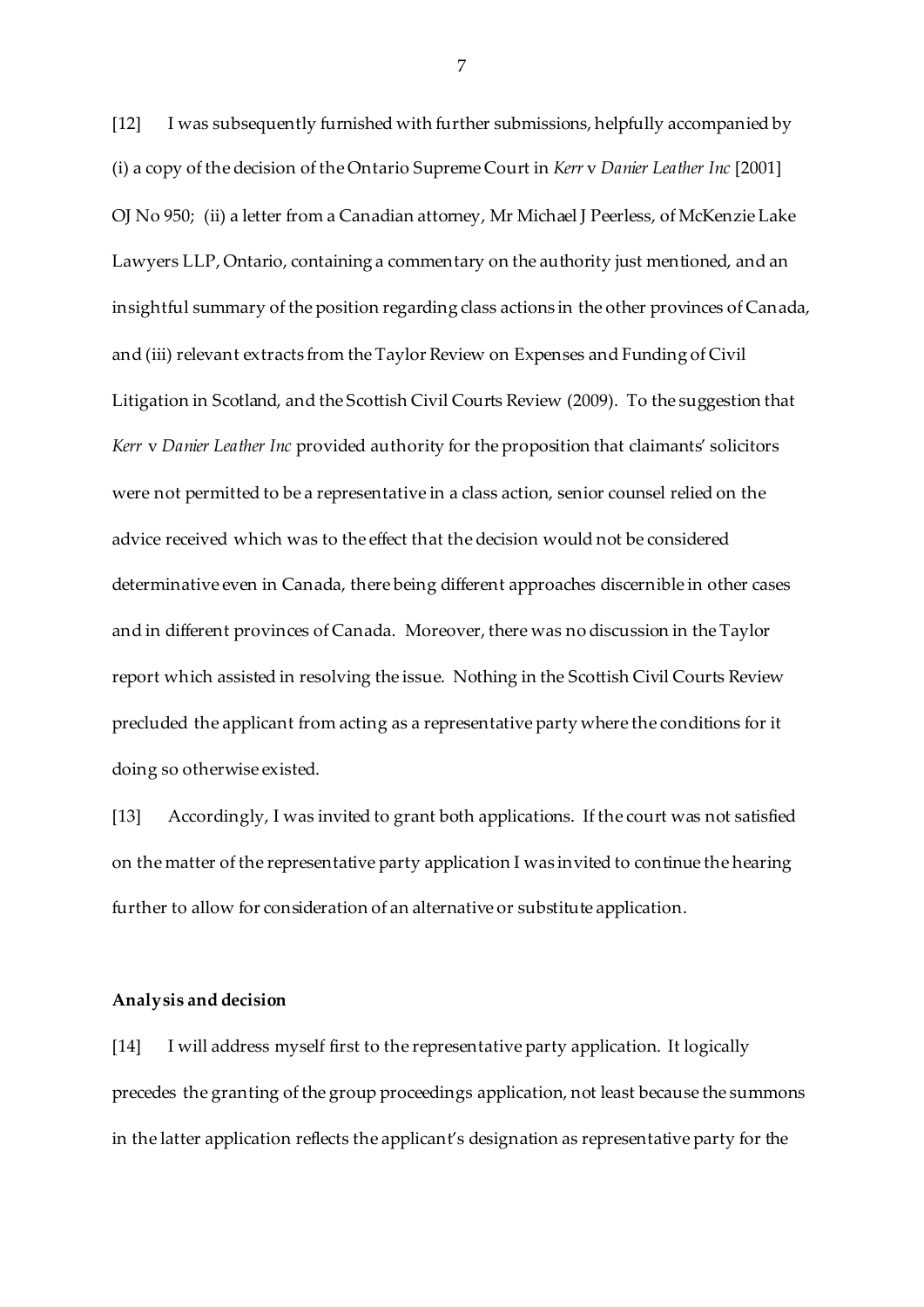pursuers in the instance. The application for authorisation as a representative party was not opposed by the defender.

[15] Neither the 2018 Act nor the Rules of Court define who may, or may not, be authorised to be a representative party in group proceedings. Rule 26A.7(3) provides that the court may refuse an application made by an applicant seeking authorisation to be given where the applicant has not satisfied it that the applicant is a suitable person to act in that capacity. It is, therefore, clear that it is for the court to be satisfied as to the matters set out in rule 26A.7(2).

[16] The Scottish Civil Courts Review considered that there should be a procedure for certifying an action as suitable for multi-party proceedings. It recommended that the procedure should involve the court in certifying that an action was suitable for group proceedings. Pursuers should be required to demonstrate a *prima facie* cause of action. The Review group also recommended that the procedure should be designed to be usable by "representative bodies" who have standing (volume 1, chapter 2, paragraph 70).

[17] It is clear, from its later consideration of "multi-party actions" that the Review group anticipated that the category of persons authorised to act as representative party in such proceedings might be broader than a "pursuer" in the traditional sense. Endorsing (volume 2, chapter 13, paragraph 69) the Scottish Law Commission's recommendation that the court should be satisfied that the representative pursuer was an appropriate person, the Review group said this:

"In some jurisdictions the pursuer need not be a natural person but can be an 'ideological' pursuer, generally a representative body. For example…the Australian Competition and Consumer Association has power to bring representative actions in certain circumstances. We do not think that it would be appropriate for the legislation that will be necessary to implement our recommendations to seek to specify the type of bodies that might be permitted to bring proceedings on a representative basis. That issue is under consideration at present, and there may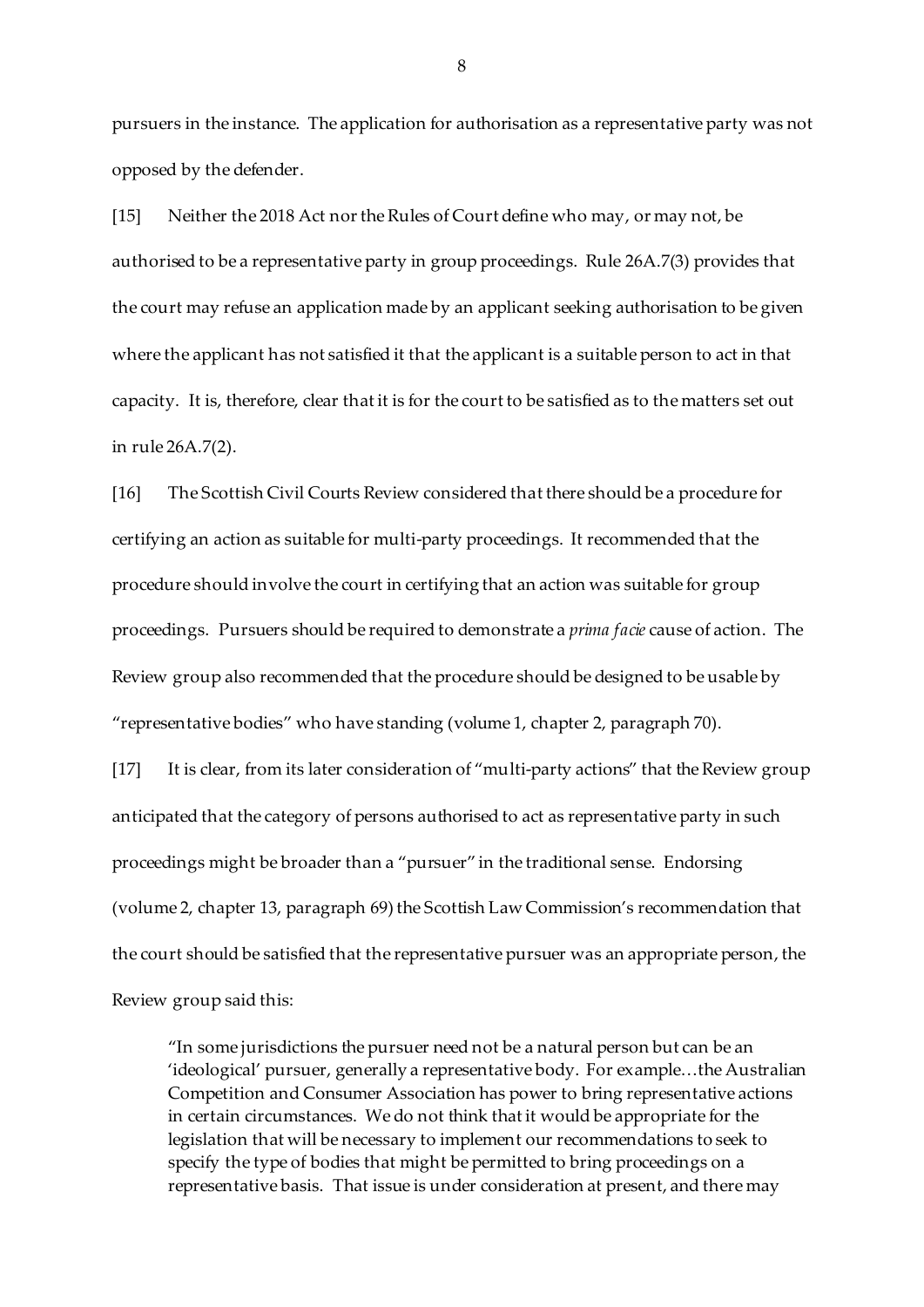be further developments at European level. However, should representative bodies, either generally or those specifically authorised, be given standing to bring proceedings on behalf of consumers or other groups whom they represent, we think that the multi-party procedure should be designed in such a way as to permit those bodies with standing to make use of it."

[18] From the information provided in Mr Peerless's helpful review of the class proceedings regimes across the provinces of Canada it is clear that the rules as to who can be a representative plaintiff vary, and that the common law requirements of a representative plaintiff, laid down in the decision of the Supreme Court of Canada in the case of *Dutton*, 2001 SCC 46, do not expressly require that a representative plaintiff be a member of the class proceedings. That said, all of the provinces, save three, appear to require the representative plaintiff to be a member of the class of plaintiffs, subject only to the proviso (excluding Ontario and the Federal Court of Canada) that the court may appoint a person who is not a member of the class as the representative party for the class action where it is necessary to do so in order to avoid substantial injustice to the class.

[19] That review is instructive in as much as it lends emphasis to the importance which most provinces appear to attach to the representative plaintiff being a class member.

[20] However, consistent with the passage from the Scottish Civil Courts Review I have just quoted, the 2018 Act and chapter 26A of the Rules of Court have not been constructed so as to restrict representative party applications in group proceedings to persons who have claims in those proceedings. Indeed, section 20(3)(a) of the 2018 Act makes it clear that a person may apply for authorisation to be a representative party whether or not that person is a member of the group on whose behalf the proceedings are to be brought.

[21] But, the question raised by the present application is a different one. It is whether the firm acting for the claimants in group proceedings can, at the same time, be the representative party.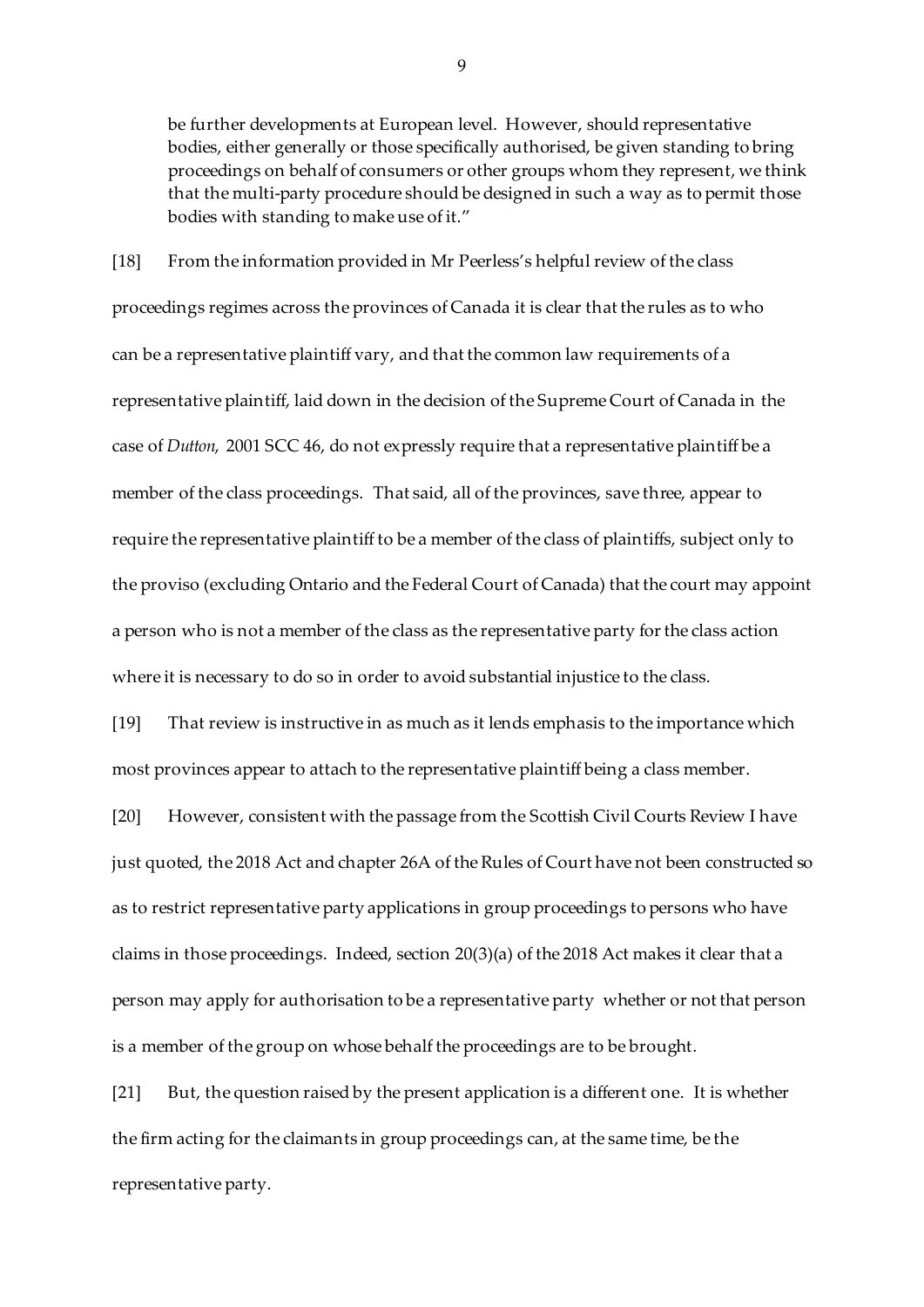[22] In that respect, the applicants contend that they should be authorised as a representative party because they fall within the description of an "ideological" pursuer, and that they fulfil the criteria for authorisation in rule 26A.7(2). There is no Scottish authority to assist in this matter. In the Ontario Supreme Court decision of *Kerr* v *Danier Leather Inc* the defendants argued that Mr and Ms Kerr, who were spouses, would be inappropriate representative plaintiffs because Ms Kerr was a partner at the proposed class counsel's law firm. Cumming J concluded that "the better practice is that class counsel be unrelated to a representative plaintiff so that there is not even the possible appearance of impropriety". He approved a third proposed representative with no close familial bond to proposed class counsel as the sole representative plaintiff.

[23] Mr Peerless's note identified other cases in which *Kerr* has been considered. Perhaps the most pertinent authority to which he drew attention was *Roach* v *Canada (Attorney General)* [2009] OJ No 737. Mr Roach was proposed as class counsel. *Kerr* was cited as authority that, as a general rule, it is not appropriate to appoint as a representative plaintiff a member, or associate, of a law firm that would act as class counsel. Despite this general rule Cullity J of the Ontario Superior Court of Justice stated that if the certification requirements for class proceedings were otherwise satisfied (which they were not), he would not have seen any objection to the appointment of Mr Roach as representative plaintiff. He found that

"Mr Roach [had] been the moving force behind the proceeding in his personal capacity, and [that] his involvement in the case and the earlier proceeding - together with his legal knowledge and experience and his strong commitment to enforcing the rights of the class members…[made] him eminently qualified to perform the responsibilities of a representative plaintiff".

[24] I am not persuaded that the circumstances in *Roach*, the full report of which I have now studied, bear comparison with the present application, in which it is not suggested that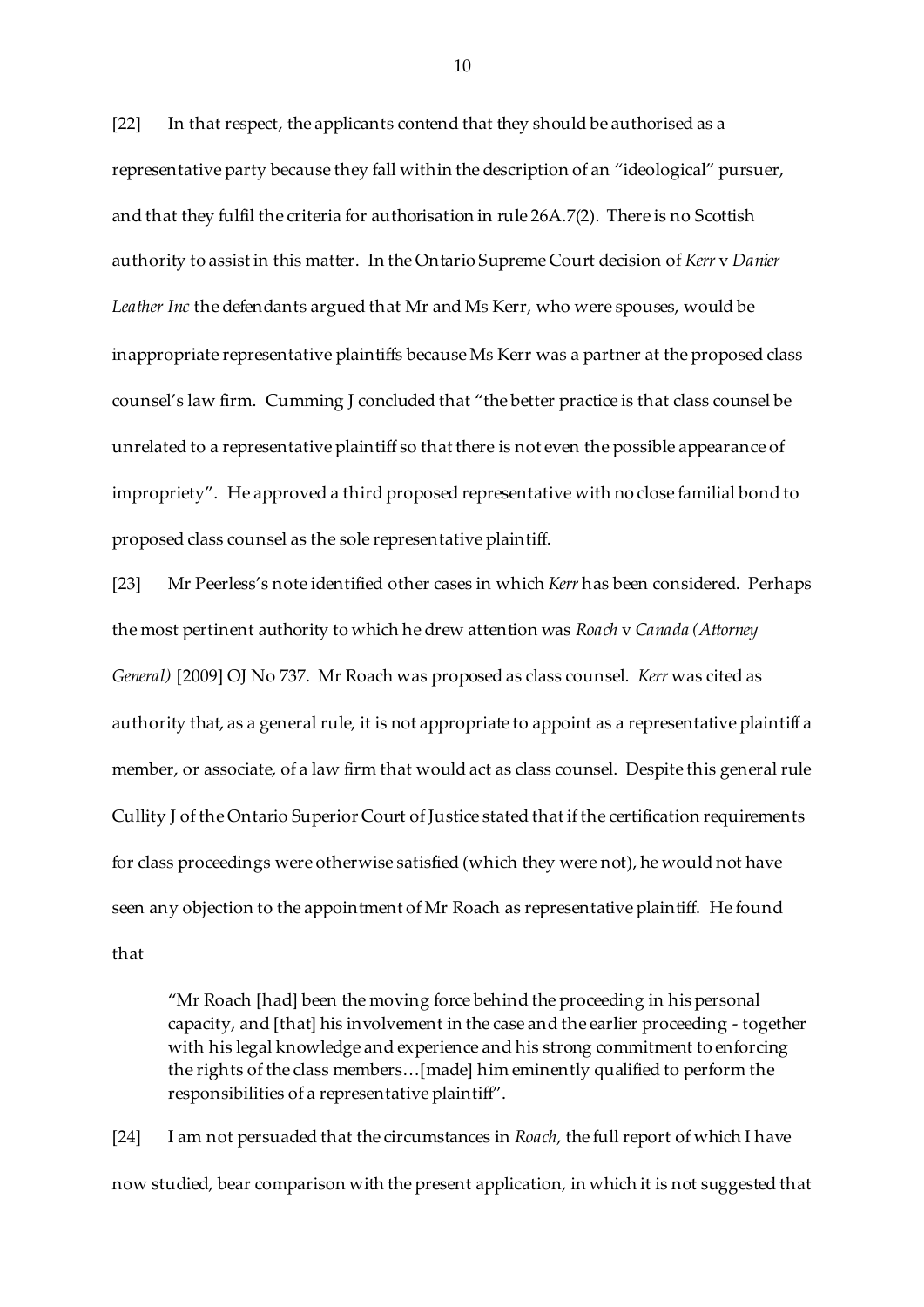any such personal connection to the proceedings exists. Other authorities specifically mentioned in Mr Peerless's note have tended to concentrate on the issue of whether a close connection between the proposed representative plaintiff and class counsel rendered the proposed representative plaintiff unsuitable. *Kerr* has been considered, or referred to, in eleven Canadian authorities. As a statement of the general principle (that it is not appropriate to appoint, as a class representative, a member of a law firm that would act, for the class, in class proceedings) it has not, as far as I can see, been disapproved. None of the authorities, to which Mr Peerless's note refer, replicate the circumstances of the instant application. In short, I have been referred to no authority, in any jurisdiction, where permission has been granted for the same firm to be both the representative party and instructed agent (or lead agent) for the claimants in class or group proceedings.

[25] The Scottish scheme for group proceedings provides for the court to consider the suitability of the proposed representative party by reference to a non-exhaustive list of matters which are narrated in rule 26A.7(2). Those matters include consideration of the applicant's own interest in the proceedings, and the absence of any conflict between the applicant's interests and those of the group whom it seeks to represent (rule 26A.7(2)(b) and (e)). The inclusion of those matters in rule  $26A.7(2)$  reflect a theme which is, in my view, discernible in some of the Canadian cases referred to by Mr Peerless. In particular, I refer to the concern of the court about the potential for conflict of interest, and the appearance of impropriety, arising from the possibility that decisions made by a representative party in group proceedings would be influenced by their financial interest as a member of the firm acting in those proceedings. Implicit in that concern would seem to be a recognition that, all things being equal, the positions of representative plaintiff in class proceedings and "class counsel" are, and should be, separate and distinct.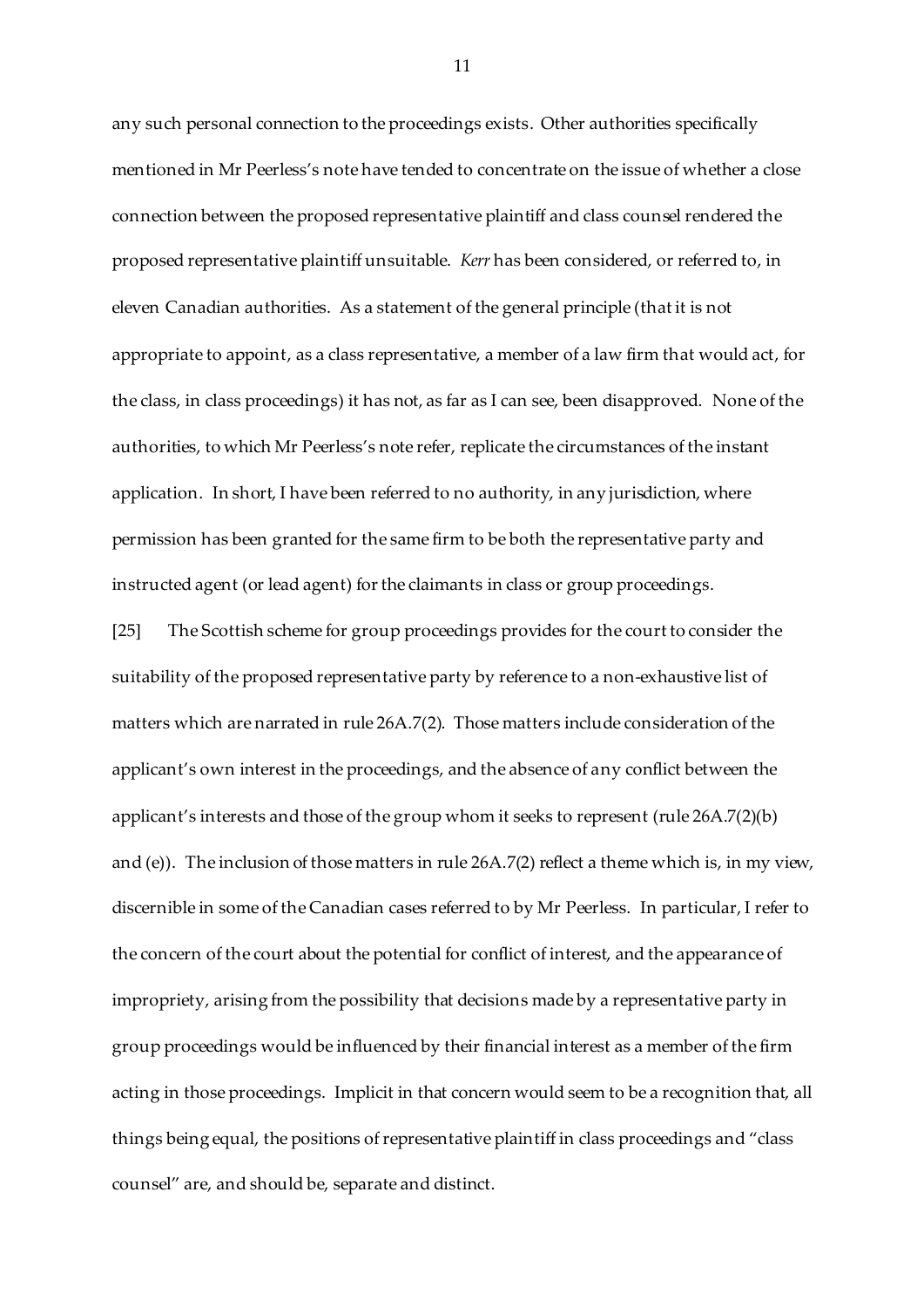[26] I wish to make it clear that I impute absolutely no impropriety on the part of the applicant in putting itself forward as a representative party. Far from it. But the broader concern I have mentioned is legitimate, and no less relevant, to group proceedings in this jurisdiction, which are themselves in their procedural infancy. The concern arises, in the circumstances of this application, from the apparent blurring of the distinction between a party and its advisors, and the improbable consequence that the applicant would be issuing instructions, as representative party, to itself on matters relating to the progress of the group proceedings. I take leave to doubt whether that was what the Scottish Civil Courts Review had in mind in its consideration of a role for "representative bodies" in group proceedings. [27] More immediately, the fact that the funding arrangements for the proposed group proceedings are also speculative, and subject to success fees of a kind referred to in Mr McGuire's statement, serves only to emphasise the potential for conflict - or the appearance of it - to arise in circumstances where a global settlement might be proposed to the representative party (or a competitive tender lodged in process). It does not seem to me that, in the constitutional arrangements proposed for these proceedings, that difficulty would be elided by the obligation on the part of the representative party, in terms of rule 26A.30, to consult with group members on the terms of any proposed settlement before any damages in connection with the proceedings may be distributed.

[28] In these circumstances, for the purposes of rule 26A.7(3), I am not persuaded that the applicant is a suitable person to act in the capacity of representative party in the contemplated group proceedings.

[29] I can deal with the group proceedings application more briefly because, in principle, and subject to satisfactory resolution of the representative party application, I am satisfied that the criteria for granting that application are met. In particular, while the pleadings are